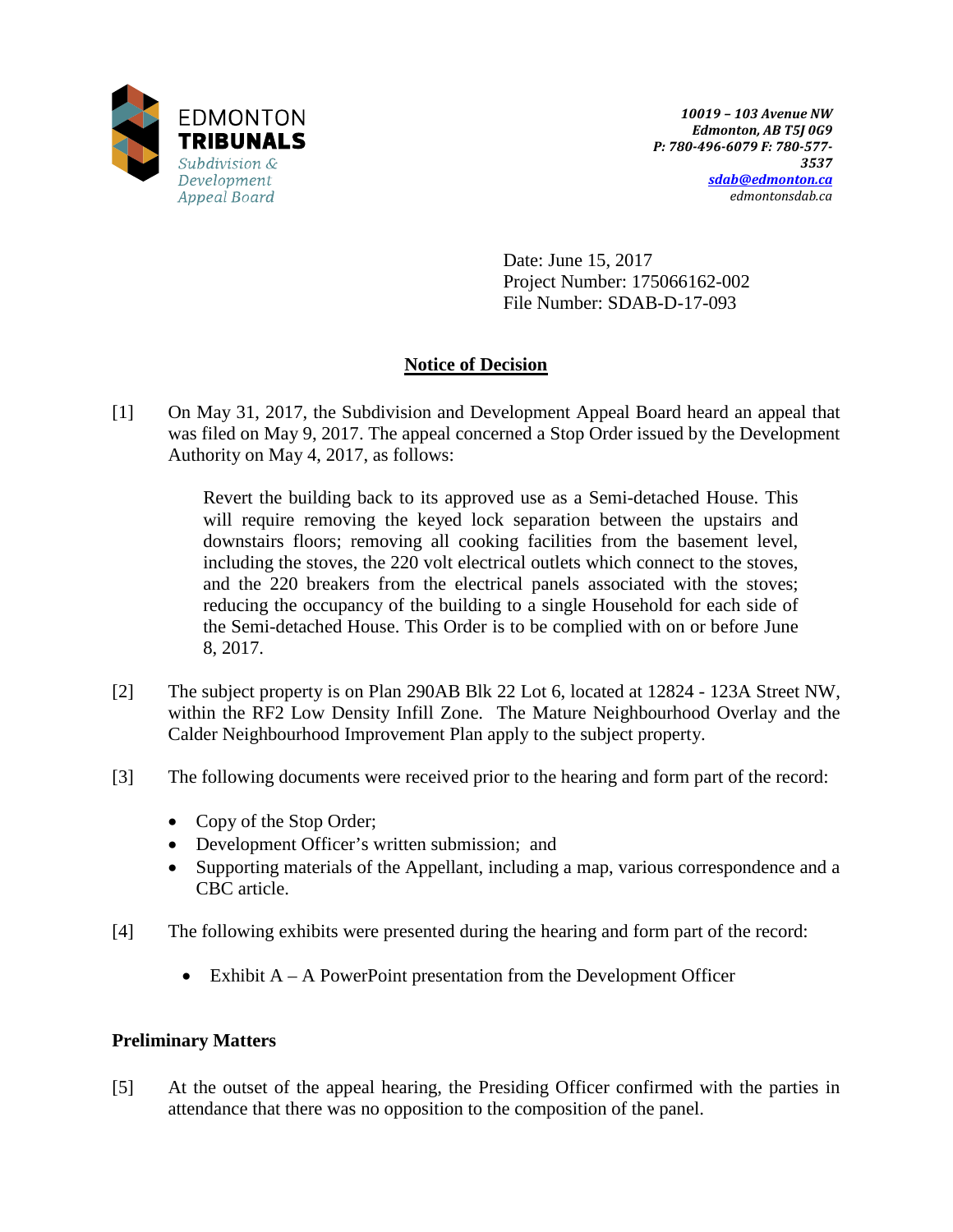- [6] The Presiding Officer outlined how the hearing would be conducted, including the order of appearance of parties, and no opposition was noted.
- [7] The appeal was filed on time, in accordance with section 686 of the *Municipal Government Act*, RSA 2000, c M-26.

### **Summary of Hearing**

- *i) Position of the Appellant, F. Carnovale*
- [8] Mr. F. Cappellano accompanied Mr. Carnovale and made a presentation on his behalf.
- [9] Mr. Cappellano referenced two documents which had been submitted to the Board:
	- A letter to City Councillor McKeen dated May 24, 2017, which outlines their position today; and
	- A CBC news article dated June 21, 2016, quoting City Councillor Esslinger discussing illegal secondary suites in Edmonton duplexes. The articles states that City staff are preparing amendments to the bylaw to allow duplexes to contain legal basement suites.
- [10] The subject property was built in the mid 1970s and a permit was issued in 1979 to build some rooms in the basement. However, two basement suites were developed. Mr. Cappellano assumed the finished work would have been inspected by the City of Edmonton. The previous owner operated the property as four separate suites from 1980 until 1997.
- [11] The current owner, Mr. F. Carnovale, purchased the property in 1997 on the understanding that it was an income property with four suites. He operated the property as such for twenty years with no enforcement from the City. He made no alterations to the property other than to perform regular maintenance. He only became aware that the basement suites were illegal at the time of the inspection.
- [12] The suites have large windows, separate entrances to the basement, their own furnaces and utilities. No safety concerns have been raised. Sufficient parking is available in the garages for all four suites and there have never been any complaints regarding parking.
- [13] The inspection by the City and the subsequent Stop Order are a result of a complaint from a person who does not live in the area and just wants to create problems.
- [14] The CBC article refers to 150 illegal duplex suites currently being investigated by the City. He suspects there are actually several thousand operating in the City. The Stop Order should be overturned until City Administration decides what to do with these suites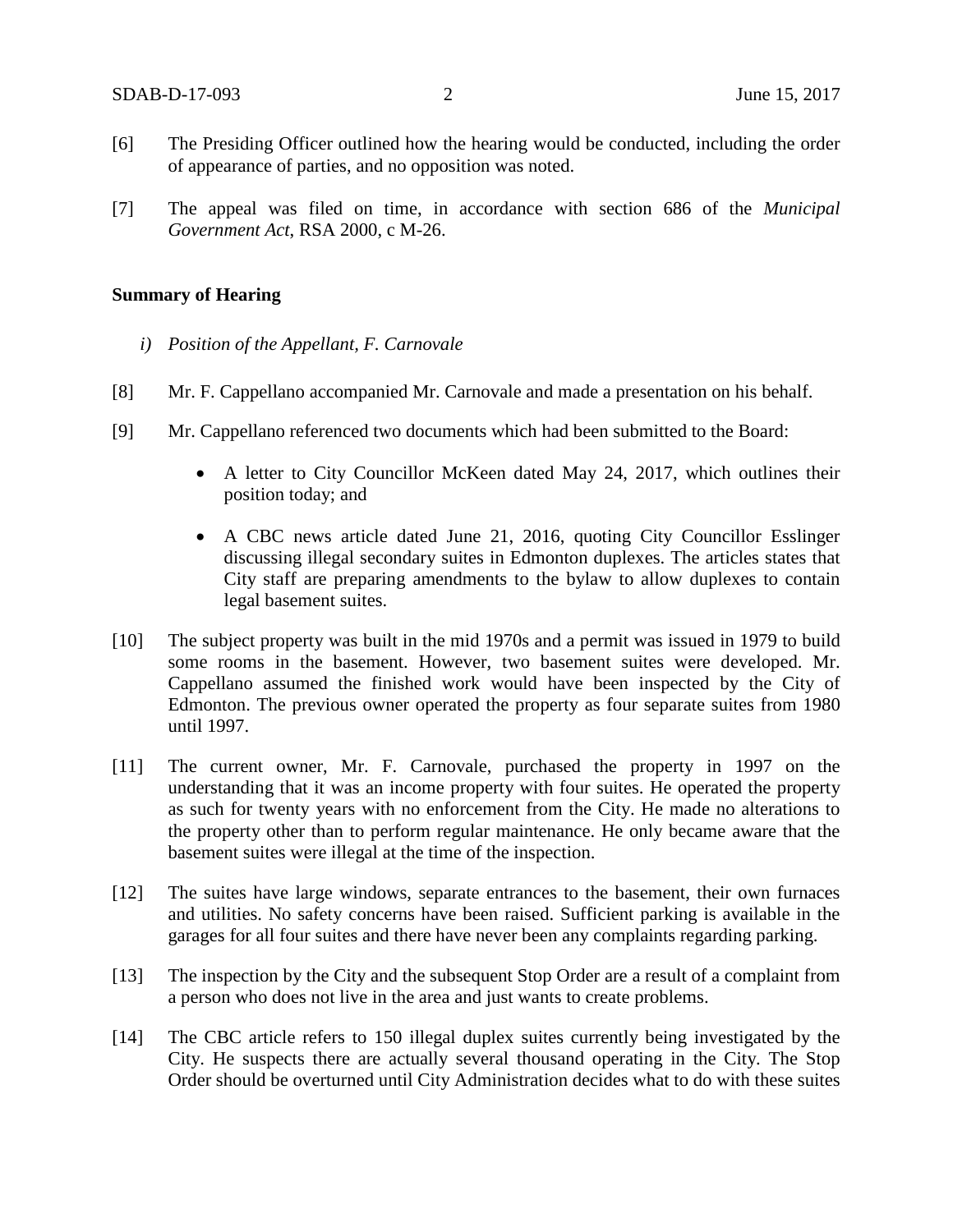in a uniform fashion, not on a complaint basis. The Appellant just wants to be treated fairly.

- [15] The Appellant is aware of the law but feels the issue should be looked at from an engineer's perspective as opposed to a political perspective. Technology and Planning/Engineering standards have changed over time; the development regulations changed in 2007 or 2008 and again in 2011. Suites used to be allowed on corner lots, but are no longer permitted.
- [16] Practically speaking, the RF2 Low Density Infill Zone does not really exist anymore because basement suites are now allowed in the RF1 Single Detached Residential Zone. The RF2 Low Density Infill Zone no longer serves a purpose.
- [17] The City is happy to collect higher taxes on this property because of its fourplex status. The Appellant owns other properties in Londonderry and Calder but pays more taxes on the subject property despite the Londonderry property being in a more desirable location.
- [18] The law requires a Landlord to provide three months' notice to tenants if he is requesting them to vacate.
- [19] No application for re-zoning has been made and he does not know if such an application would be permitted by the City.
- [20] The Appellant believes the Stop Order was issued correctly and that the Development Compliance Officer was doing his job. However, there is a disconnect between Administration and Enforcement and a further disconnect between Treasury and Enforcement.
	- *ii) Position of the Development Compliance Officer, Mr. B. Bolstad*
- [21] Mr. Bolstad was accompanied by Ms. K. Lamont, the Supervisor of the Residential Compliance Team. Mr. Bolstad summarized the material he had previously submitted to the Board using a PowerPoint presentation (marked Exhibit A).
- [22] An inspection of the property was conducted on May 3, 2017, at which time it was verified there are four suites in the subject property.
- [23] A series of photos was shown depicting:
	- An Aerial view of the property from the front and the rear;
	- The front of the building showing four mailboxes (two per side) which is a common indication of basement suites; and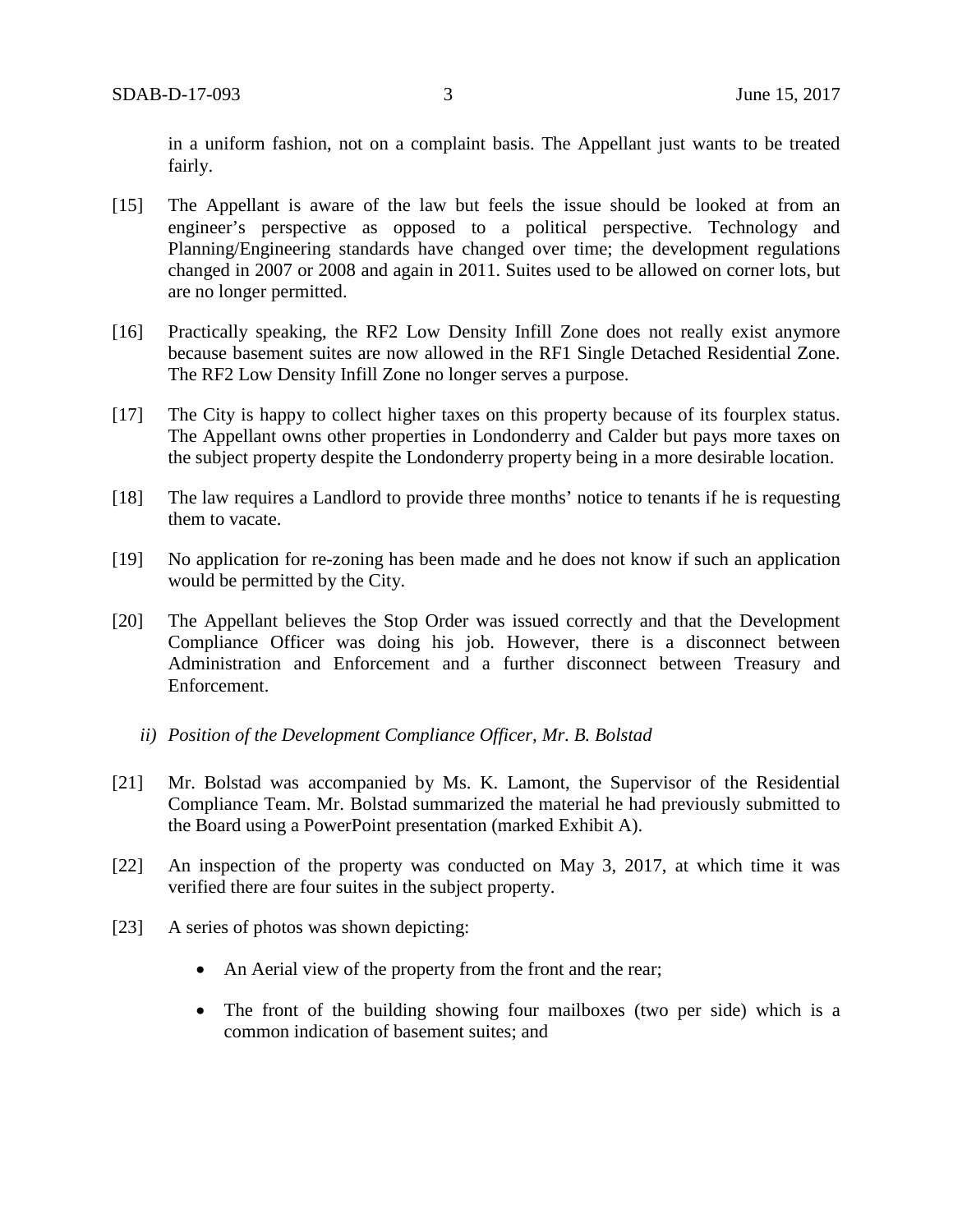- The interiors of the separate upstairs and downstairs suites on both sides of the dwelling. There are clearly separate kitchens, bathrooms, living areas, and bedrooms in each of the four suites. The upstairs and downstairs suites on each side are physically separated by locking doors.
- [24] There are no Development Permits in the current City of Edmonton database. Several historical documents were shown which had been scanned from the records vault:
	- A Permit dated November 27, 1980, authorizing the construction of rooms in the basements of the Semi-detached house, subject to conditions. The stamp on the Permit states "not to be used as a suite".
	- Two prior applications to convert the Semi-detached dwelling into a four dwelling Apartment Housing, both of which were refused
- [25] The definitions of *Semi-detached Housing*, *Apartment Housing* and *Household* were displayed. A Semi-detached House can only have one household's worth of people on either side of the building. Secondary Suites are only permitted in Single Detached Housing within the RF2 Low Density Infill Zone and Apartment Housing is not a listed use.
- [26] He researched the Land Use Bylaws in place in 1980 and 1997. Apartment Housing was not a listed use in 1980, the date of the oldest development permit on record, nor was it a listed use in 1997 when the current owner purchased the property.
- [27] In summary, a four Dwelling Apartment House has been developed without a permit. The last approved use was for a Semi-detached House. A Development Permit may not be issued for Apartment Housing at this location. The Stop Order is asking that the property revert back to the last approved Use as a Semi-detached House.
- [28] It is current practice to allow one month to comply with a Stop Order. Time extensions can be granted if progress has been made toward compliance.
- [29] Alberta's *Residential Tenancies Act* governs contracts between the owner of a property and the tenants. If an Owner fails to give sufficient notice to a tenant to vacate premises, it is up to the owner and the tenants to work out an arrangement such as covering moving costs or providing a month of free rent.
- [30] Mr. Bolstad agreed that the Board has the authority to vary the compliance date shown on an Order.
- [31] The Stop Order was served using regular mail and Mr. Carnovale was present at the May 3, 2017 inspection. Mr. Bolstad explained the Stop Order to Mr. Carnovale at that time.
- [32] Mr. Bolstad confirmed that under the *Municipal Government Act*, he is an authorized officer with the power to issue a Stop Order.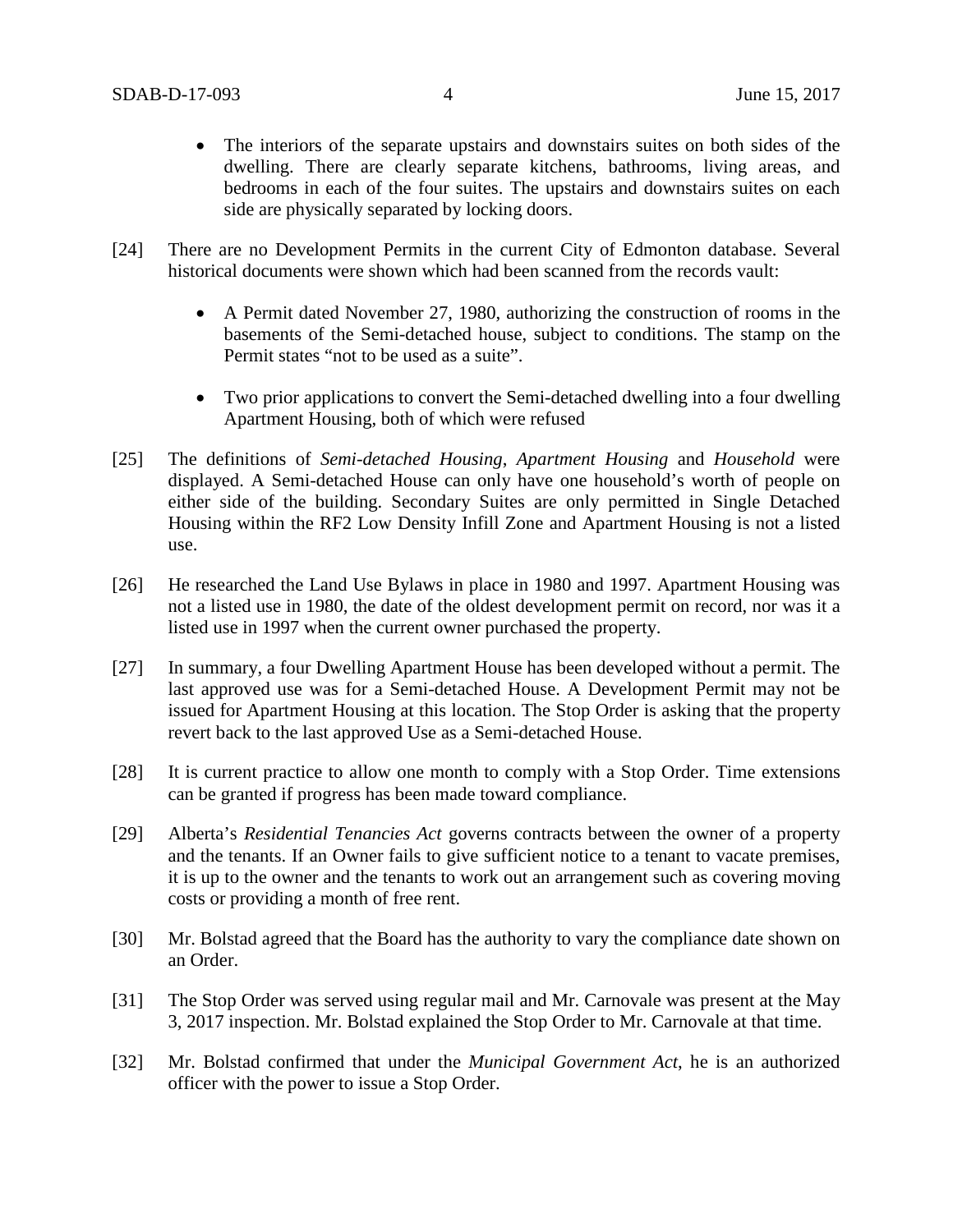## *iii) Rebuttal of the Appellant*

- [33] The Appellants do not intend any disrespect and acknowledge that the Development Compliance team is doing its job. They agree that the Order was issued correctly and its contents were understood at the time of the inspection.
- [34] There appears to be an ambiguity in that the City of Edmonton has one mandate and the *Residential Tenancies Act* has another mandate. There is a disconnect among the different branches of the City.
- [35] The decision to issue the Stop Order was politically motivated as opposed to a decision made based on engineering practices. They just want to be treated like everyone else.

#### **Decision**

[36] The appeal is DENIED and the Stop Order is UPHELD. The compliance date of the Stop Order is VARIED from June 8, 2017 to **October 15, 2017.**

## **Reasons for Decision**

- [37] The Stop Order was issued pursuant to Section 645(1) of the *Municipal Government Act.*
- [38] The Board finds that the Stop Order was properly issued by a duly authorized Officer of the City of Edmonton.
- [39] The Board further notes that the Appellant has acknowledged receipt and full understanding of the issued Stop Order.
- [40] The Board heard evidence that the existing structure was inspected by various municipal officials and there were no safety concerns identified by the City.
- [41] The Board accepts the Appellant's presentation that the current tenants in the two basement suites lease on a month to month basis and further accepts that, pursuant to the *Residential Tenancies Act*, there is a specific time requirement for notice to vacate that is to be provided to the Tenant by the Landlord. It is the Board's understanding, through the Appellant's presentation, that the tenants must be provided with 90 days clear notice to vacate.
- [42] The compliance date of June 8, 2017, indicated on the Stop Order, pre-dates the issuance of this decision. Given that the decision of this Board is being issued on June 15, 2017, the 90 days notice to vacate under the *Residential Tenancies Act* would run from July 1, 2017 to September 30, 2017. The Board therefore amends the compliance date from June 8, 2017, to October 15, 2017, which will provide the landlord a full three months to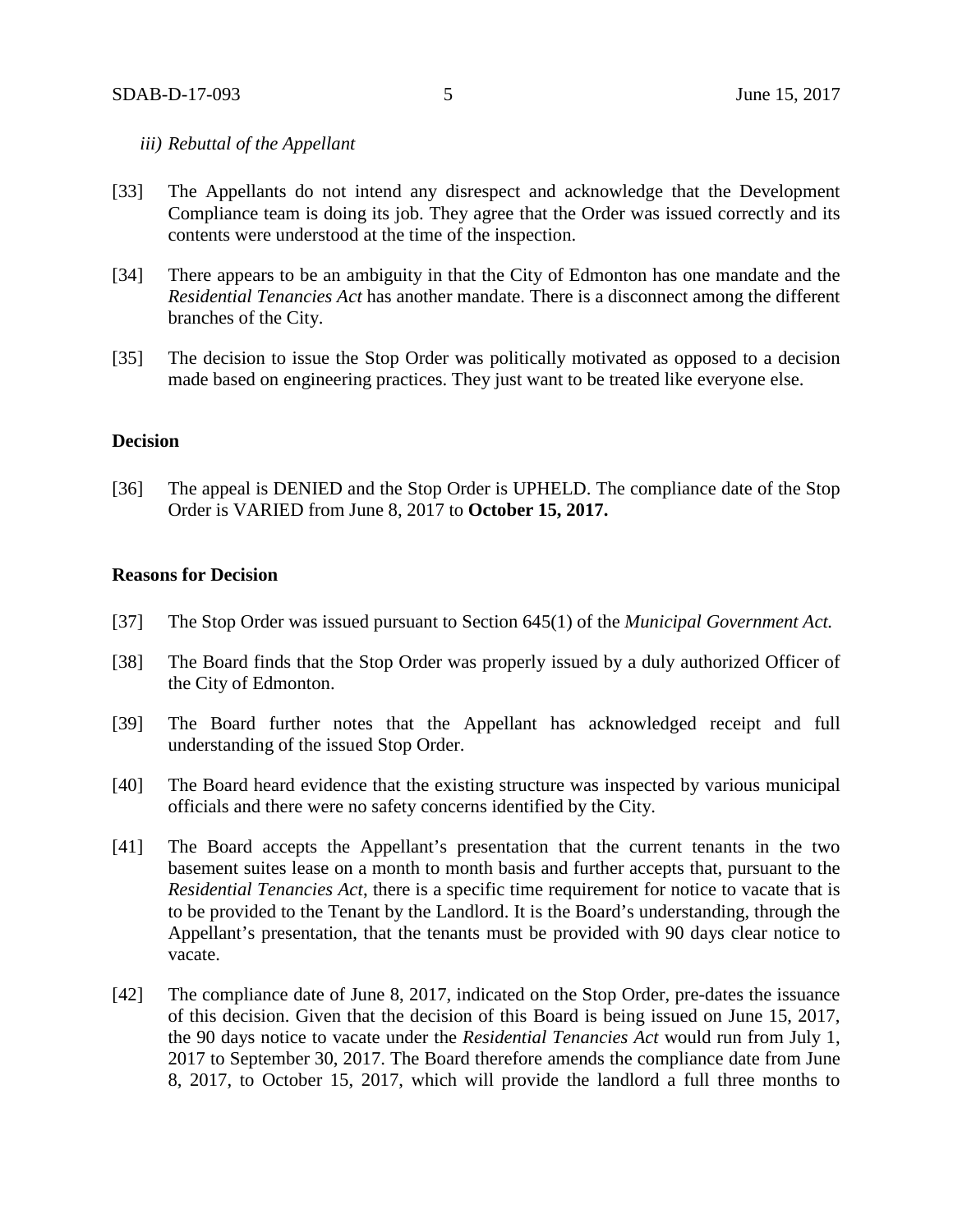ensure that the tenants have vacated the suites, and that all work required to decommission the suites is completed.

[43] In varying the compliance date for this Stop Order, the Board reiterates that the subject development, as it currently exists, consists of a four Dwelling Apartment House, which is not a listed use in the RF2 Low Density Infill Zone and no Development Permit has ever been issued. This decision in no way authorizes such a Use.

> Vincent Laberge, Presiding Officer Subdivision and Development Appeal Board

Board Members in Attendance: Ms. K. Cherniawsky; Ms. M. McCallum; Mr. R. Handa; Mr. L. Pratt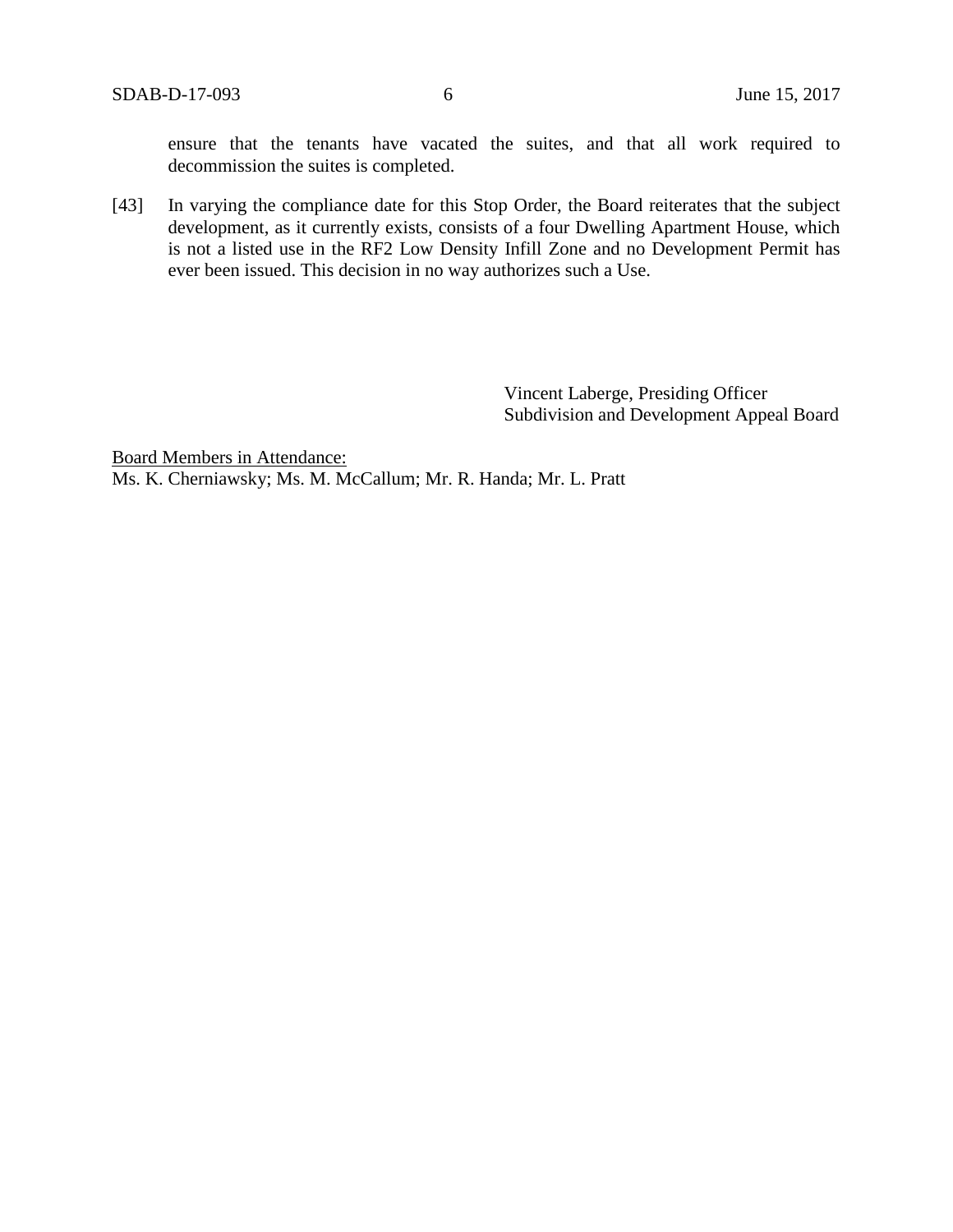# **Important Information for the Applicant/Appellant**

- 1. This decision may be appealed to the Alberta Court of Appeal on a question of law or jurisdiction under Section 688 of the *Municipal Government Act*, RSA 2000, c M-26.
- 2. When a decision has been rendered by the Subdivision and Development Appeal Board, the enforcement of that decision is carried out by the Sustainable Development Department, located on the 2nd Floor, Edmonton Tower, 10111 – 104 Avenue NW, Edmonton, AB T5J 0J4.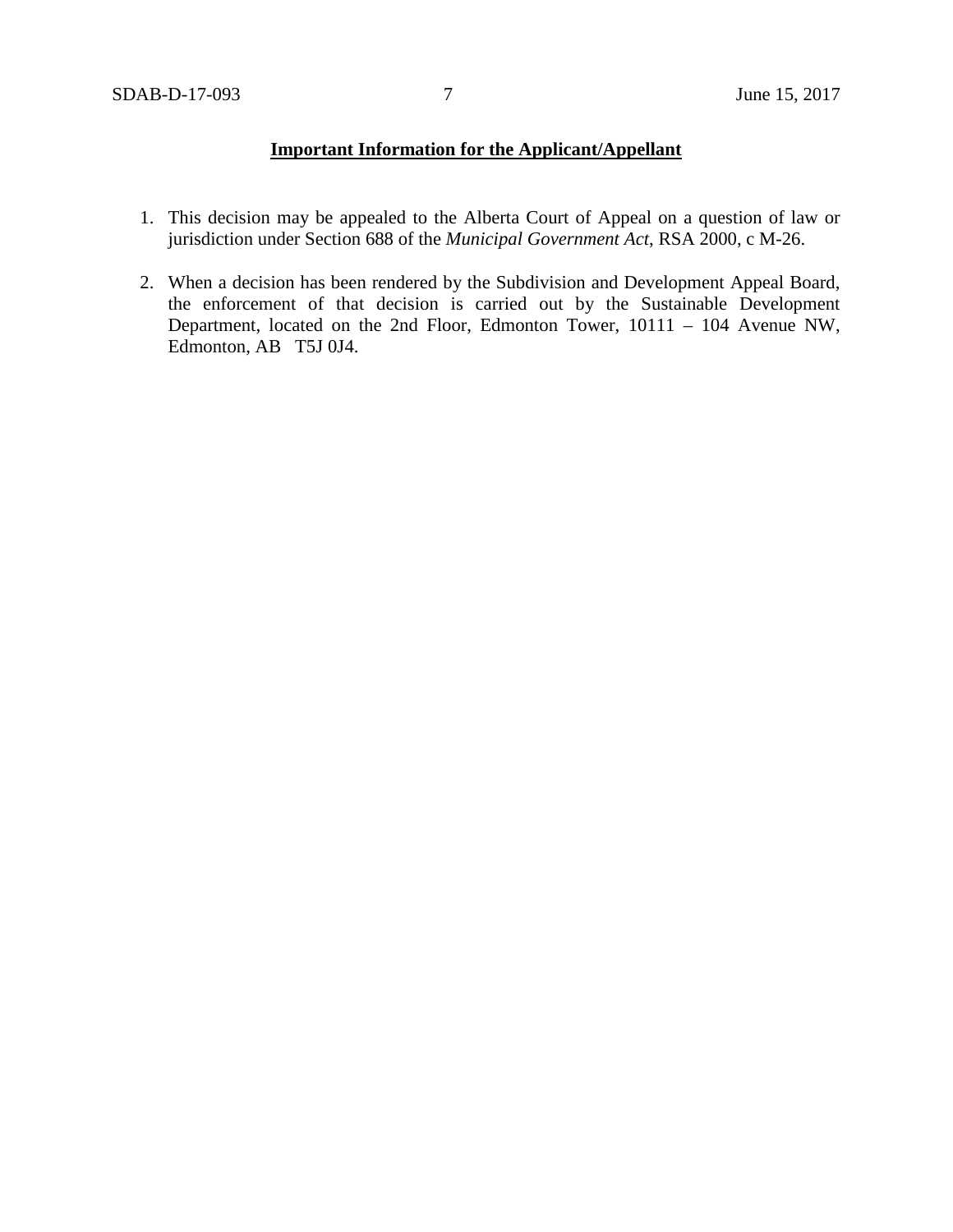

*10019 – 103 Avenue NW Edmonton, AB T5J 0G9 P: 780-496-6079 F: 780-577- 3537 [sdab@edmonton.ca](mailto:sdab@edmonton.ca) edmontonsdab.ca*

# **SDAB-D-17-094**

# Application No. 242478845-001

An appeal to Replace an existing Fascia On-premises Sign (Comfort Inn  $\&$  Suites), located at  $10425 - 100$  Avenue NW was **WITHDRAWN**.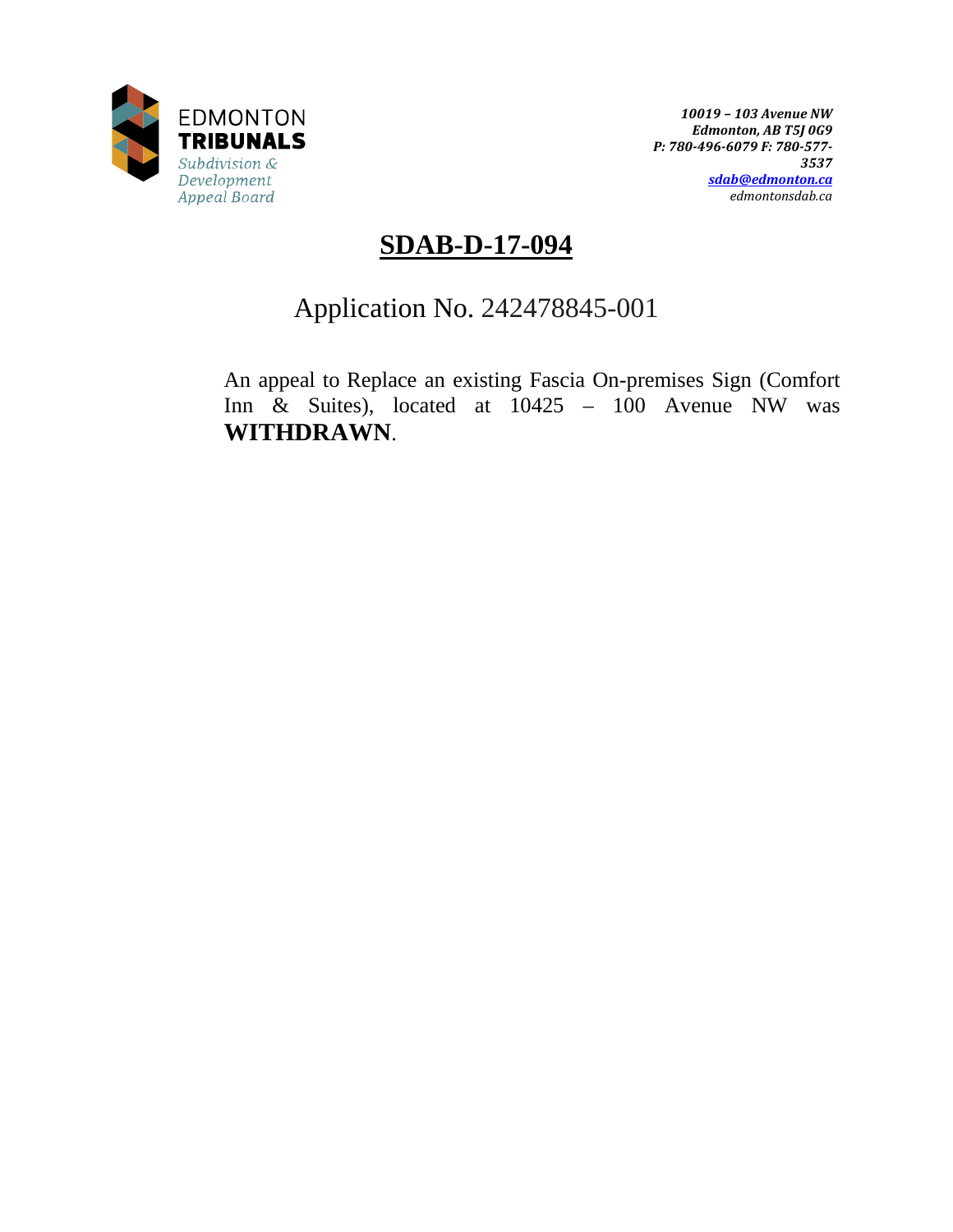

1770338 Alberta-JD Custom Homes 16912 - 54 Street NW Edmonton AB T5Y 0R2

Date: June 15, 2017 Project Number: 238169195-001 File Number: SDAB-D-17-095

# **Notice of Decision**

[1] On May 31, 2017, the Subdivision and Development Appeal Board heard an appeal that was filed on May 9, 2017. The appeal concerned the decision of the Development Authority, issued on May 9, 2017, to refuse the following development:

> Construct a Single Detached House with front veranda, front balcony, rear uncovered deck, rear attached garage, fireplace, a Secondary Suite in the Basement and to demolish a Single Detached House and Accessory building (detached Garage)

- [2] The subject property is on Plan 4798EO Blk 1 Lot 28, located at 9633 99A Street NW, within the RF3 Small Scale Infill Development Zone. The MNO Mature Neighbourhood Overlay and the Strathcona Area Redevelopment Plan apply to the subject property.
- [3] The following documents were received prior to the hearing and form part of the record:
	- Copy of the permit application, refused permit with attachments, and revised drawings;
	- Development Officer's written submissions;
	- Memorandum from Transportation Planning and Engineering;
	- Appellant's written submissions and supporting materials, including results of community consultation; and
	- One online response in opposition to the development.

# **Preliminary Matters**

- [4] At the outset of the appeal hearing, the Presiding Officer confirmed with the parties in attendance that there was no opposition to the composition of the panel.
- [5] The Presiding Officer outlined how the hearing would be conducted, including the order of appearance of parties, and no opposition was noted.
- [6] The appeal was filed on time, in accordance with section 686 of the *Municipal Government Act*, RSA 2000, c M-26.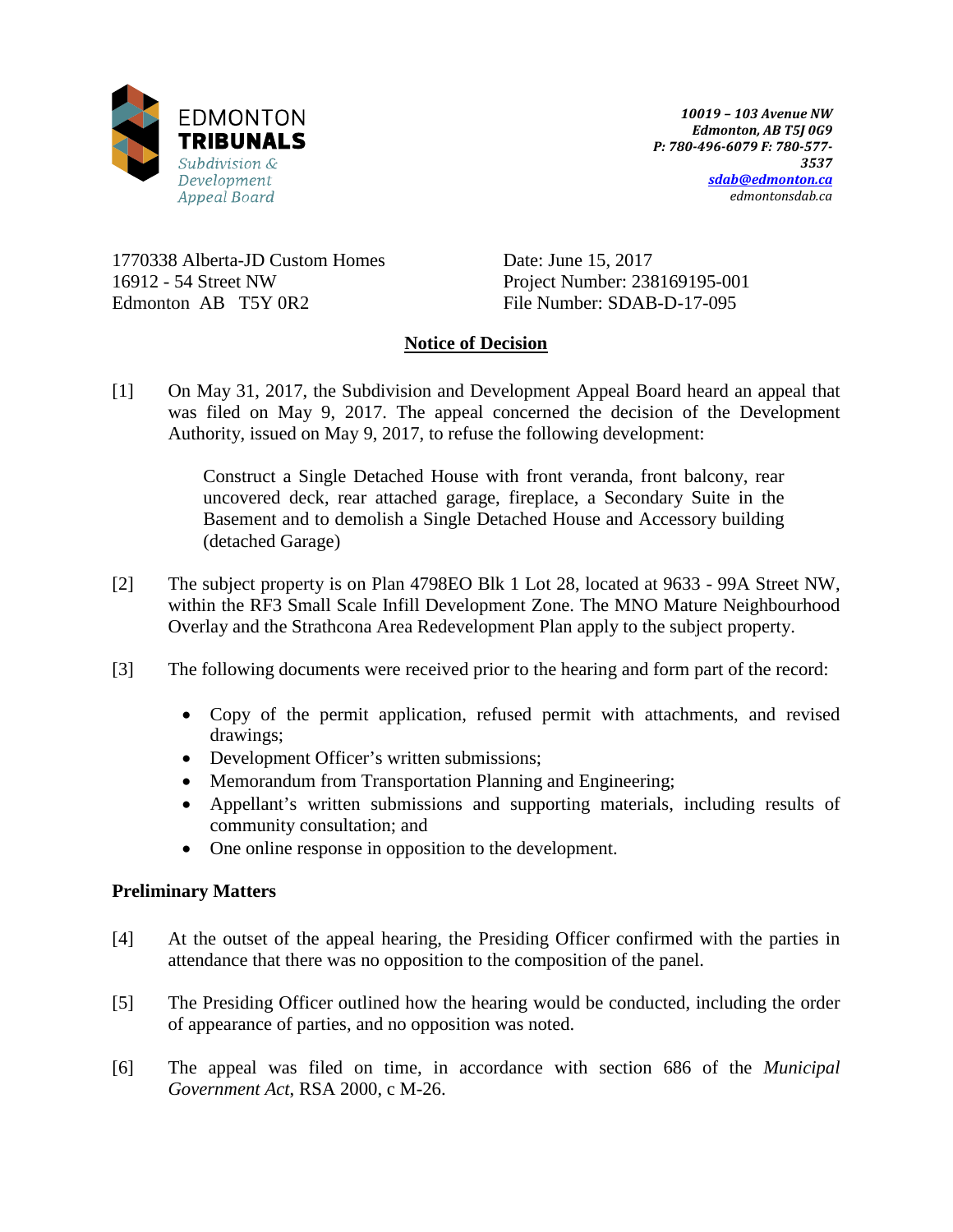## **Summary of Hearing**

- *i) Position of the Appellant, JD Custom Homes Ltd.*
- [7] The Appellant was represented by Mr. E. Bule, the property owner. He was accompanied by Ms. D. Coles, Design Consultant.
- [8] Ms. Coles reviewed the various deficiencies and provided reasons for why variances to these deficiencies should be granted. In addition to the points raised in the written submissions, she provided the following information:
	- a) The reduced front setback will not result in any obstructions. Old houses along the blockface that are near the end of their lifespans skew the setbacks substantially. To demonstrate, she referenced photographs from page four of the Appellant's supporting materials.
	- b) The third storey bedroom window on the right elevation, which overlooks the rear yard of the abutting property at 9629 – 99A Street NW, will be obscured, which should mitigate any privacy concerns. This window is necessary to provide fresh air and extra lighting to the master suite.
	- c) The reduced rear setback will not negatively affect the adjacent property's view of the river valley. Many homes in this community extend further back in their rear yards. The rear alley also has many shrubs and trees.
	- d) Although the roof deck exceeds the allowable projection limit, the deck serves as the roof of the garage. A reduction in the deck's projection would make the garage unusable. Shrubbery will be introduced to mitigate the roof deck's impact upon privacy.
	- e) The increased Height is needed to allow the addition of greenery and solar panels, as well as an elevator shaft. The proposed Height will not be taller than the other houses on the blockface. Due to the way that the street is sloped, it is difficult to maintain a basement elevation of less than 1.2 metres. Numerous houses in the area share a similar situation.
	- f) The prohibition against rear attached garages under the MNO does not capture the nuances of this particular neighbourhood, as there are already three attached garages on this street. The proposed rear attached garage will be easier to access, particularly during winter months, and also provides for a more useable Front Yard.
	- g) The overage in Site Coverage is caused in part by the rear deck being above 1.2 metres, resulting in its inclusion in the Site Coverage calculation. Due to the subject site's location, and its view of the river valley, the deck is integral to the use and enjoyment of the property. There are other homes in this community that have Site Coverage overages, while maintaining compatibility with the surrounding area. She noted that architectural and design elements will be a good fit for the neighbourhood.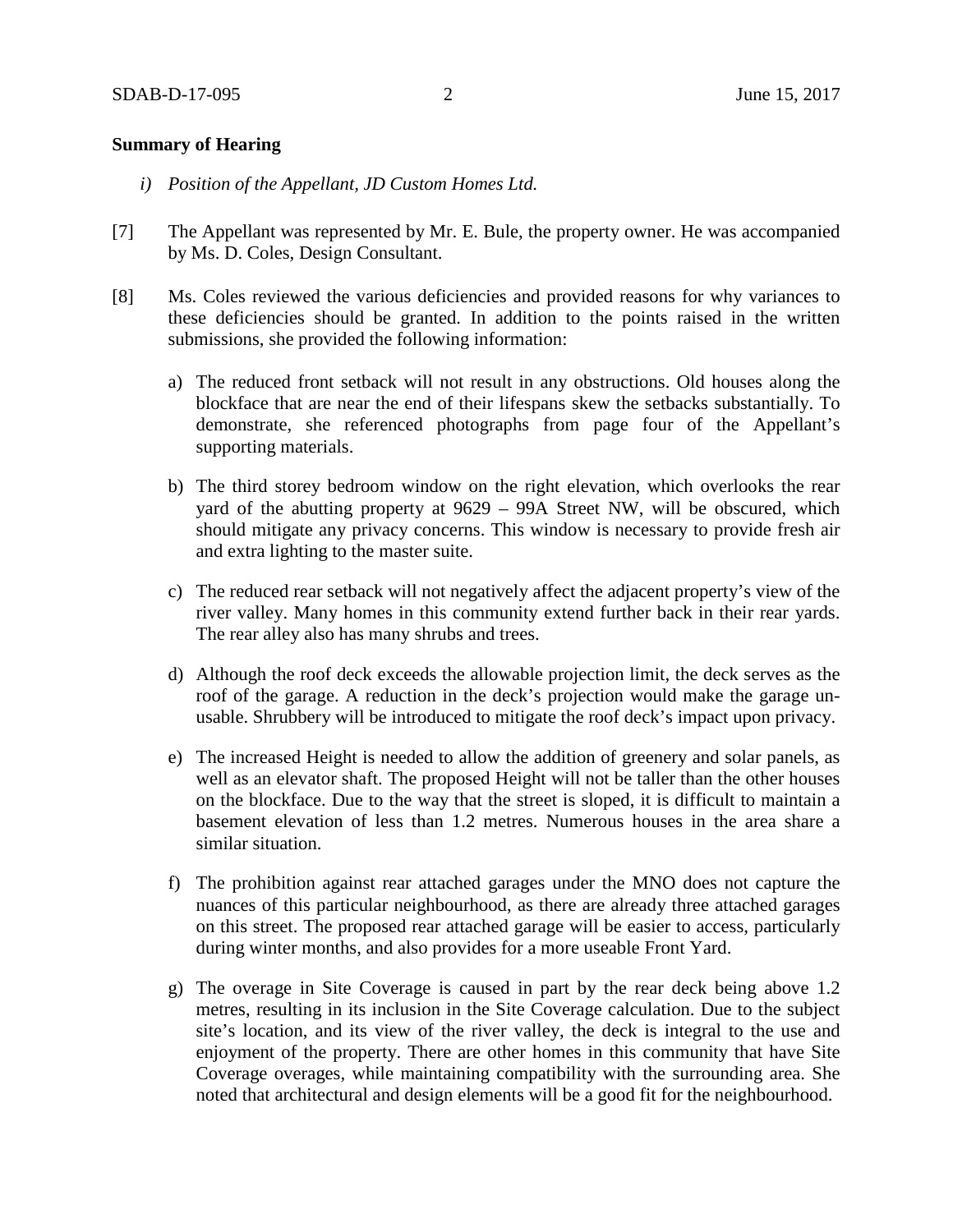- h) The proposed development falls short of the required Site Area of 360 square metres for a Single Detached Dwelling with a Secondary Suite. This Secondary Suite is necessary to generate income and will serve as a future in-law suite or nanny suite. The added space in the front area provides for a mudroom. The proposed design for access to this mudroom and the Secondary Suite will not detract from the front facade. Many homes along this street already have a Secondary Suite.
- i) With respect to the deficiency of one parking space caused by the deep slope of the driveway, she referenced on-street photographs, demonstrating that it is common for cars to be parked on the sloped driveways of the houses along the street.
- j) The bylaw regarding stepback requirements for rooftop terraces and privacy screening was passed recently, and compliance with these new regulations would result in an inconsistent flow with the other homes in the neighbourhood, which were constructed prior to these regulations coming into place.
- [9] Upon questioning by the Board, the Appellant confirmed the following information:
	- a) The proposed development was designed specifically for the subject lot.
	- b) The design was not intended to result in a Height variance. However, due to the sloped garage, the Height needed to be increased, otherwise the garage would become unusable. In addition, the rear of the proposed house faces 99 Street and MacDonald Bridge, so maximizing the front use of the house will provide for a better view of the river valley.
	- c) Although the proposed attached rear garage does contribute to the Height variance, the Appellant noted that a detached garage would result in a larger Site Coverage variance.
	- d) The phrase "green technologies" as referenced in the submissions includes the greenery and cedar trees that will be placed on the rooftop terrace, as well as some solar panel technologies.
	- e) Consultation with property owners within the 60 metre notification area included sitdown conversations where each variance, including the variance to Height regulations, was reviewed. Building plans were also available for owners to view.
	- f) It is unclear why the owner of 9625 99A Street NW subsequently submitted an online comment in opposition to the development. To the Appellant's recollection, the consultation with that property owner was approximately 45 minutes, and probably one of the best conversations with owners in the notification area.
	- g) Attempts were made to speak with all owners in the notification area. He was unable to reach the property owner of 9637 – 99A Street, though it was his understanding that the property was owned by a young individual who intends to tear down the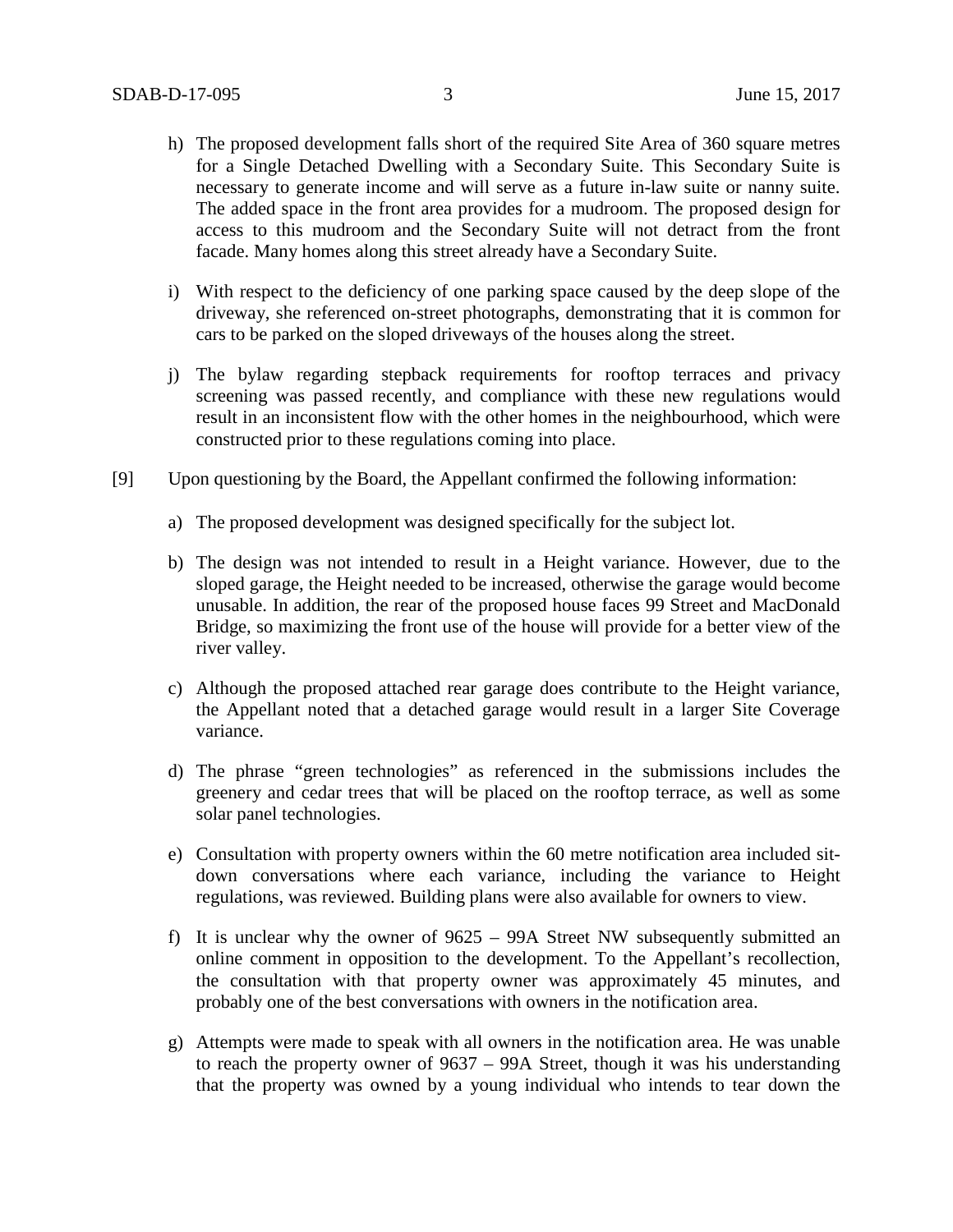home for redevelopment at a future date. The Appellant speculated that the new development would likely result in similar variances to the proposed development.

- h) The owner of 9269 99A Street NW expressed that he was amenable to the subject development, so long as the Appellant was prepared to purchase the property at 9269 – 99A Street NW.
- i) The Appellant expressed no concerns with the recommended conditions of the Development Officer, should this development permit be approved. Obscuring windows to mitigate privacy concerns was not specifically discussed with property owners, but the Appellant is amenable to this option, should it be required for this permit to be approved.
- *ii) Position of Affected Property Owners in Support of the Appellant*
- [10] Two property owners provided oral submissions in support of the development: Mr. W. Milley of 9624 – 99A Street, and Mr. M. Compri of 9610 – 99A Street.
- [11] Mr. Milley confirmed the Appellant's submission that the subject site is located in a unique location, due in part to the slope of the street. In addition, the neighbourhood is undergoing redevelopment and seeing an increase in attached garages. The proximity of the neighbourhood to the downtown core makes it a prime neighbourhood, but also increases demand on on-street parking.
- [12] Mr. Compri acknowledged that he is located outside the 60 metre notification area. However, he is an affected property owner because this neighbourhood is a fairly closed community, with only 24 houses in total on both sides of the street. He currently lives within this neighbourhood, and also built a home within the 60 metre notification area about five years ago. He is also constructing the home located at 9610 – 99A Street, and will be moving into that house when construction is completed.
- [13] He expanded upon the curve and slope of the street. In his experience, the proposed development plan prevents potential construction difficulties with drainage lines. He supports environmental sustainability, and the proposed development will allow for solar panels to be installed. He confirmed that the property owner of 9630 – 99A Street intends to demolish the home for redevelopment in the near future.
	- *iii) Position of the Development Officer*
- [14] The Development Authority was represented by Mr. J. McArthur.
- [15] He acknowledged that there are homes in the neighbourhood that are designed similarly to the proposed development. However, the proposed Height is quite a bit over the maximum allowable, though he might consider granting a variance, if he had the discretion to do so.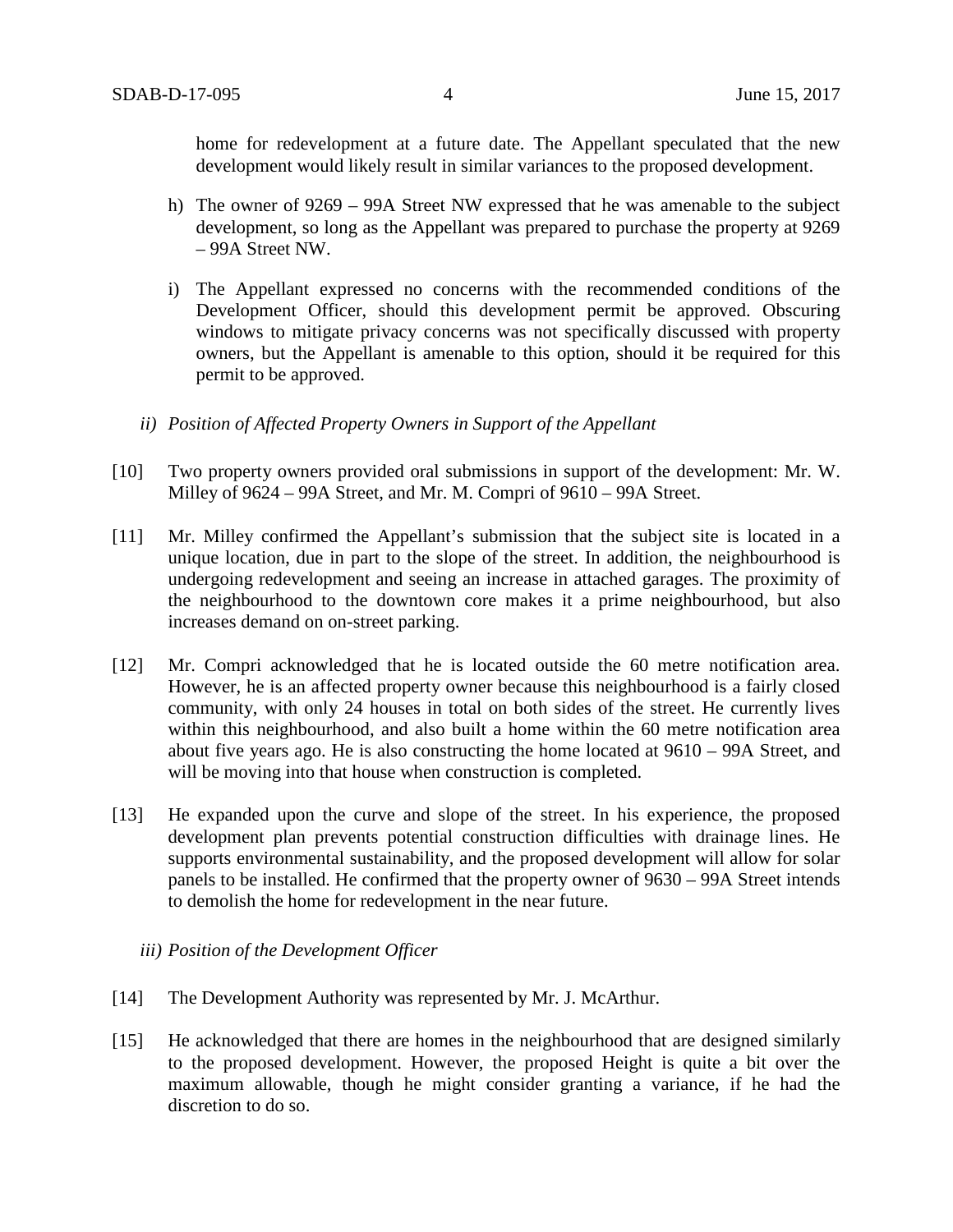- [16] With respect to the comparable properties submitted by the Appellant, he noted that many were appealed to this Board due to required variances to setbacks and height, similar to the subject property. It was his understanding that the subject development is the first within this neighbourhood to be reviewed against the new rooftop terrace regulations passed by Council in August 2016.
- [17] He considered a number of factors when assessing the development's impact, including the following:
	- a) The bedroom windows are generally oriented to the rear. When there are concerns about overlook into neighbouring properties, the Development Authority typically asks the neighbour to sign off on the windows. Transom windows may also be required.
	- b) The over-height development raised concerns about massing and sun-shadowing.
	- c) Transportation Planning and Engineering limits Driveway slopes to 10%, and in this case, the proposed Driveway has a 12% slope. Such a deep slope would not typically be considered for parking spaces. That being said, the proposed development is located within the inner city with greater access to transportation. He would be more inclined to grant a parking variance on that basis.
	- d) He clarified that all required parking spaces must be free of ramps, columns, etc., and that a seven metre turning radius to access the garage would be required. Parking spaces are not permitted within this radius or on a ramp. The access to the garage is considered as a ramp.
	- e) With respect to the Appellant's submissions that the subject development is located in a "unique" location, he noted that no matter how the driveway is realized, some sort of variance will be required. The only alternative would be to convert the ground floor into a garage.
	- f) He acknowledged that the attached rear garage does result in a smaller footprint than if the garage were detached.
	- g) He acknowledged that the bylaw with respect to new rooftop terrace regulations was passed recently in 2016, and that the most directly affected neighbour by this terrace did not express concerns.
	- h) During the consultation phase, he communicated with two property owners who expressed concerns about the development. One did not wish to be on the record, and the second is located kitty-corner from the development.
	- i) A geotechnical engineer was consulted and no geotechnical report was required.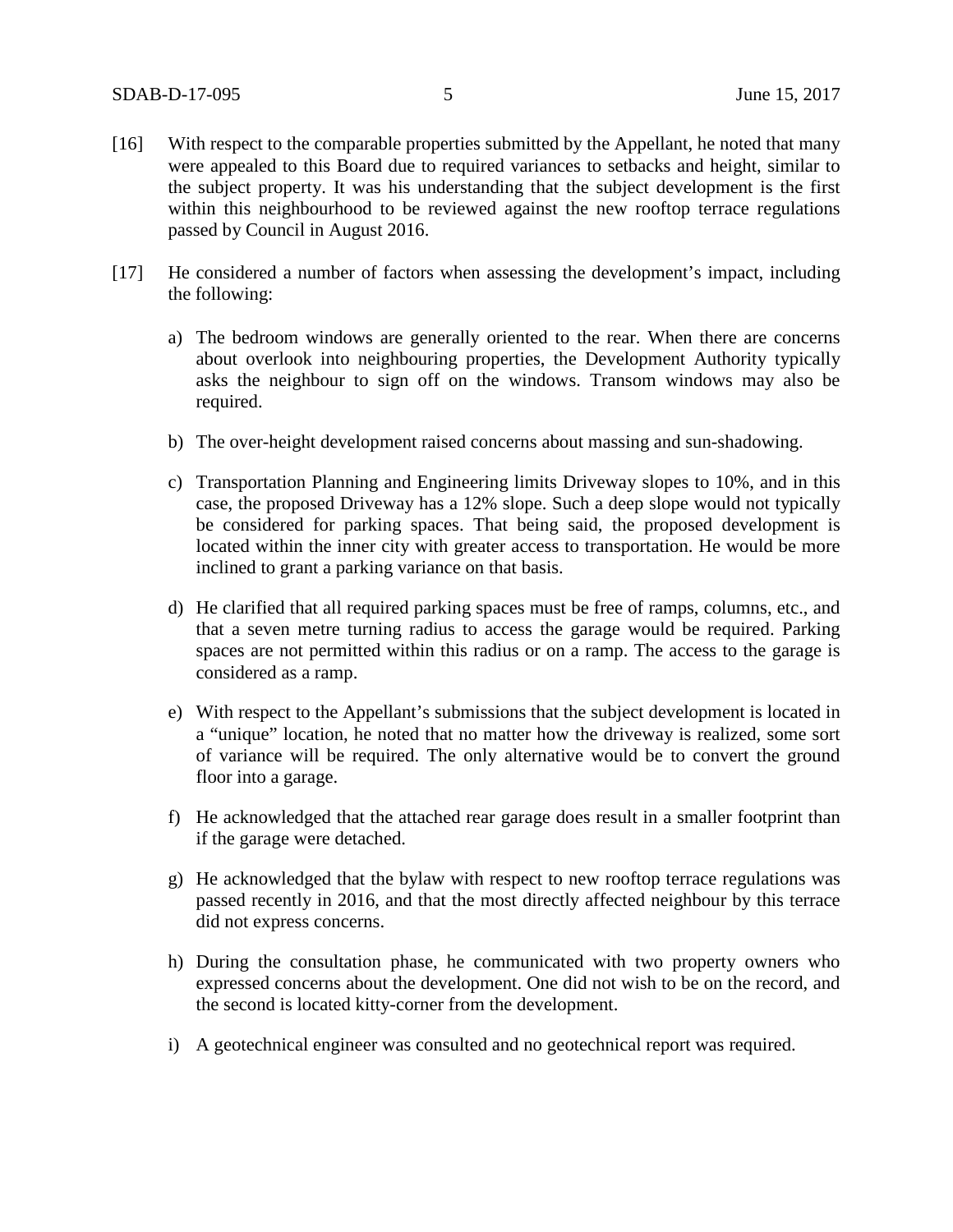## *iv) Rebuttal of the Appellant*

[18] The Appellant had attempted to speak with the property owner located kitty-corner from the development. However, perhaps due to cultural reasons, the woman consulted explained that she could not comment on the development without her husband's input. It was the Appellant's understanding that they were also planning to move to Vancouver.

#### **Decision**

- [19] The appeal is ALLOWED and the decision of the Development Authority is REVOKED. The development is GRANTED as applied for to the Development Authority, subject to the following CONDITIONS:
	- 1) The two master bedroom windows shall be opaque.
	- 2) Platform Structures greater than 1.0 m above Grade shall provide privacy screening to prevent visual intrusion into adjacent properties. (Reference Section 814.3(8))
	- 3) The area hard surfaced for a driveway, not including the area used for a walkway, shall comply with Section 54.1(4).
	- 4) Except for the hardsurfacing of driveways and/or parking areas approved on the site plan for this application, the remainder of the site shall be landscaped in accordance with the regulations set out in Section 55 of the Zoning Bylaw.
	- 5) All Yards visible from a public roadway, other than a Lane, shall be seeded or sodded. Seeding or sodding may be substituted with alternate forms of ground cover, including hard decorative pavers, washed rock, shale or similar treatments, perennials, or artificial turf, provided that all areas of exposed earth are designed as either flower beds or cultivated gardens (Reference Section 55.2.1).
	- 6) Landscaping shall be provided on a Site within 18 months of the occupancy of the Single Detached House. Trees and shrubs shall be maintained on a Site for a minimum of 42 months after the occupancy of the Single Detached House (Reference Section 55.2.1).
	- 7) Two deciduous trees with a minimum Caliper of 50 mm, one coniferous tree with a minimum Height of 2.5 m and six shrubs shall be provided on the property. Deciduous shrubs shall have a minimum Height of 300 mm and coniferous shrubs shall have a minimum spread of 450 mm.
	- 8) WITHIN 14 DAYS OF APPROVAL, prior to any demolition or construction activity, the applicant must post on-site a development permit notification sign (Section 20.2)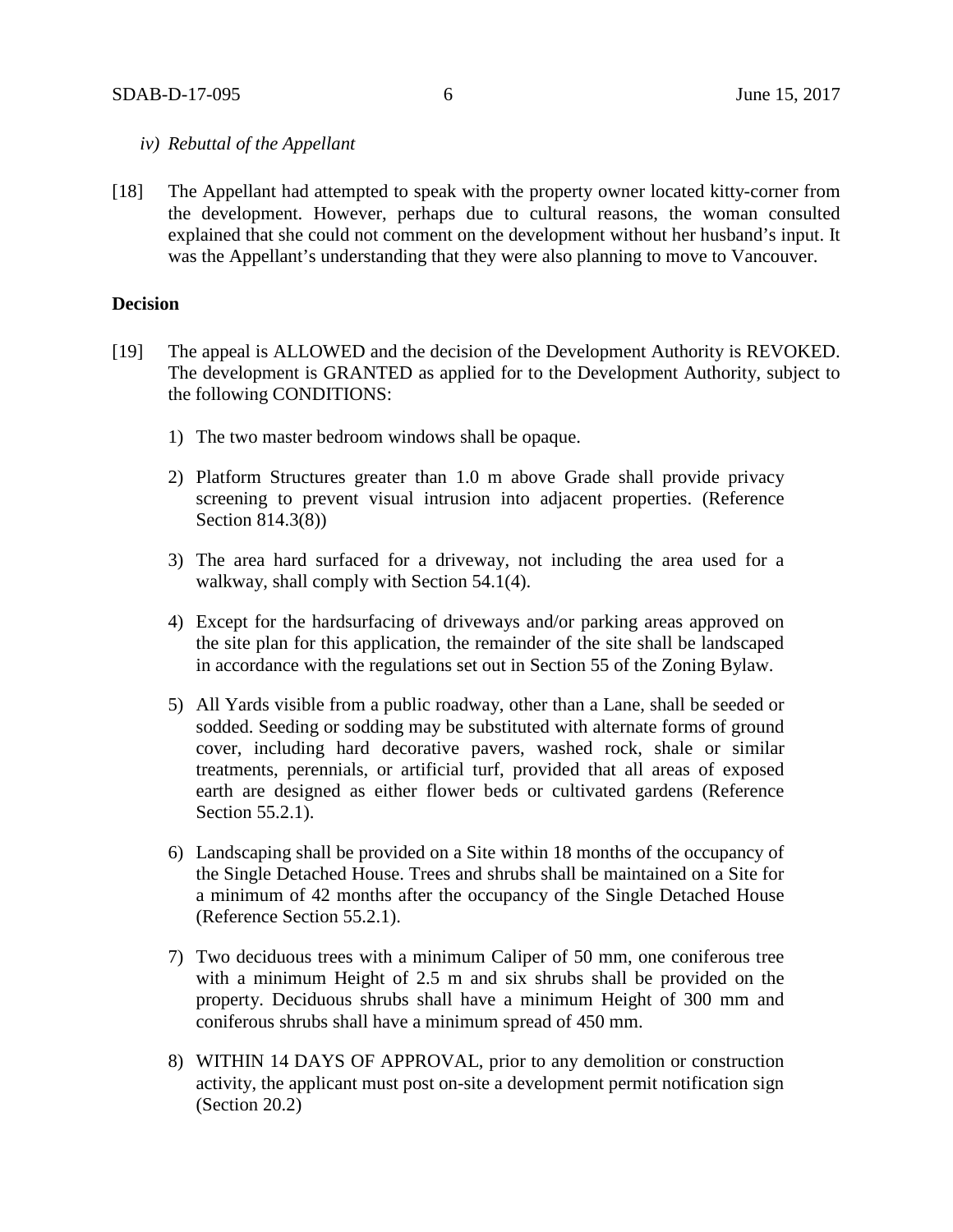- 9) Immediately upon demolition of the building, the site shall be cleared of all debris.
- 10) A Secondary Suite shall not be developed within the same principal Dwelling containing a Group Home or Limited Group Home, or a Major Home Based Business, unless the Secondary Suite is an integral part of a Bed and Breakfast Operation in the case of a Major Home Based Business. (Reference Section 86.6)

#### NOTES:

- 1) The applicant must be aware that they are fully responsible to mitigate all geotechnical risks to the development and surrounding properties and structures. Notably, all design and construction measures including retaining structures and any proposed temporary shoring to support the basement excavation must suitably protect neighbouring properties and structures from any adverse impacts, both during and after construction.
- 2) The proposed retaining walls bordering the underground driveway must not encroach into road right-of-way.
- 3) Guard rails located on the driveway retaining walls must not obstruct sight lines of vehicles backing out of the driveway, and must not encroach onto road right-of-way.
- 4) Heated driveways are not permitted within road right-of-way.
- 5) The grading for the driveway must slope up from the paved portion of the alley at 2% up to the property line. The slope for the underground driveway may begin at the property line.
- 6) The owner/applicant is responsible to contact Annie Duong of Transportation Planning and Engineering at 780-496-1799 for inspection 48 hours prior to and following construction of the underground driveway.
- 7) There may be utilities within road right-of-way not specified that must be considered during construction. The owner/applicant is responsible for the location of all underground and above ground utilities and maintaining required clearances as specified by the utility companies. Alberta One-Call (1- 800-242-3447) and Shaw Cable (1-866-344-7429; www.digshaw.ca) should be contacted at least two weeks prior to the work beginning to have utilities located. Any costs associated with relocations and/or removals shall be at the expense of the owner/applicant.
- 8) Any alley, sidewalk or boulevard damage occurring as a result of construction traffic must be restored to the satisfaction of Transportation Planning and Engineering, as per Section 15.5(f) of the Zoning Bylaw. The alley, sidewalk, and boulevard will be inspected by Transportation Planning and Engineering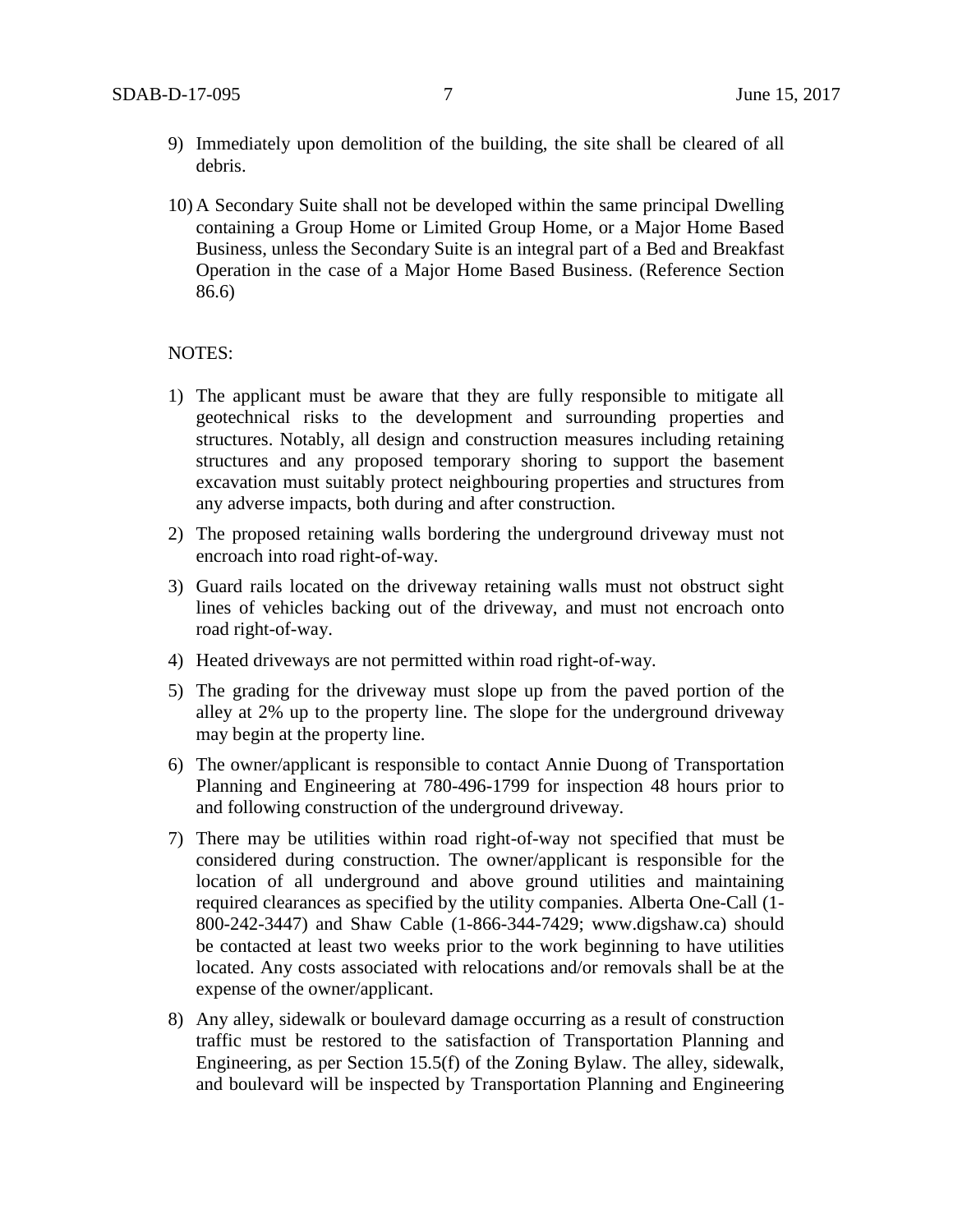prior to construction, and again once construction is complete. All expenses incurred for repair are to be borne by the owner.

- 9) Any hoarding or construction taking place on road right-of-way requires an OSCAM (On-Street Construction and Maintenance) permit. OSCAM permit applications require Transportation Management Plan (TMP) information. The TMP must include:
	- a. the start/finish date of project;
	- b. accommodation of pedestrians and vehicles during construction;
	- c. confirmation of lay down area within legal road right of way if required:
	- d. and to confirm if crossing the sidewalk and/or boulevard is required to temporarily access the site.

It should be noted that the hoarding must not damage boulevard trees. The owner or Prime Contractor must apply for an OSCAM online at: http://www.edmonton.ca/transportation/on your streetslon-street-constructionmaintenance-permit.aspx

- 10) A Lot grades must match the Edmonton Drainage Bylaw 16200 and/or comply with the Engineered approved lot grading plans for the area. Contact Drainage Services at 780-496-5576 or lot.grading edmonton.ca for lot grading inspection inquiries.
- [20] In granting the development, the following VARIANCES to the *Edmonton Zoning Bylaw* are allowed:
	- 1) Section 814.3(5) is varied to permit a distance of 7.24 metres (24% site depth) from the Single Detached House to the rear property line instead of the required 12.19 metres (40% of site depth).
	- 2) Section 44(3) is varied to permit a distance of 6.63 metres from the rear uncovered deck to the rear lot line, instead of the required 10.19 metres.
	- 3) Sections 52.1(a) and 814.3(13) are varied to permit an overall Height of 11.59 metres to the midpoint of the roof, instead of 8.6 metres; and a Height of 11.47 metres to the peak of the roof instead of the required 10.1 metres.
	- 4) Section 814.3(18) is varied to allow the proposed rear garage to be attached to the Single Detached House.
	- 5) Section 140.4(10(a) is varied to permit a Site Coverage of 48% for the principal building with attached garage, instead of 40%.
	- 6) Section 86(1) is varied to permit a Site Area of 306.58 square metres instead of the required 360 square metres.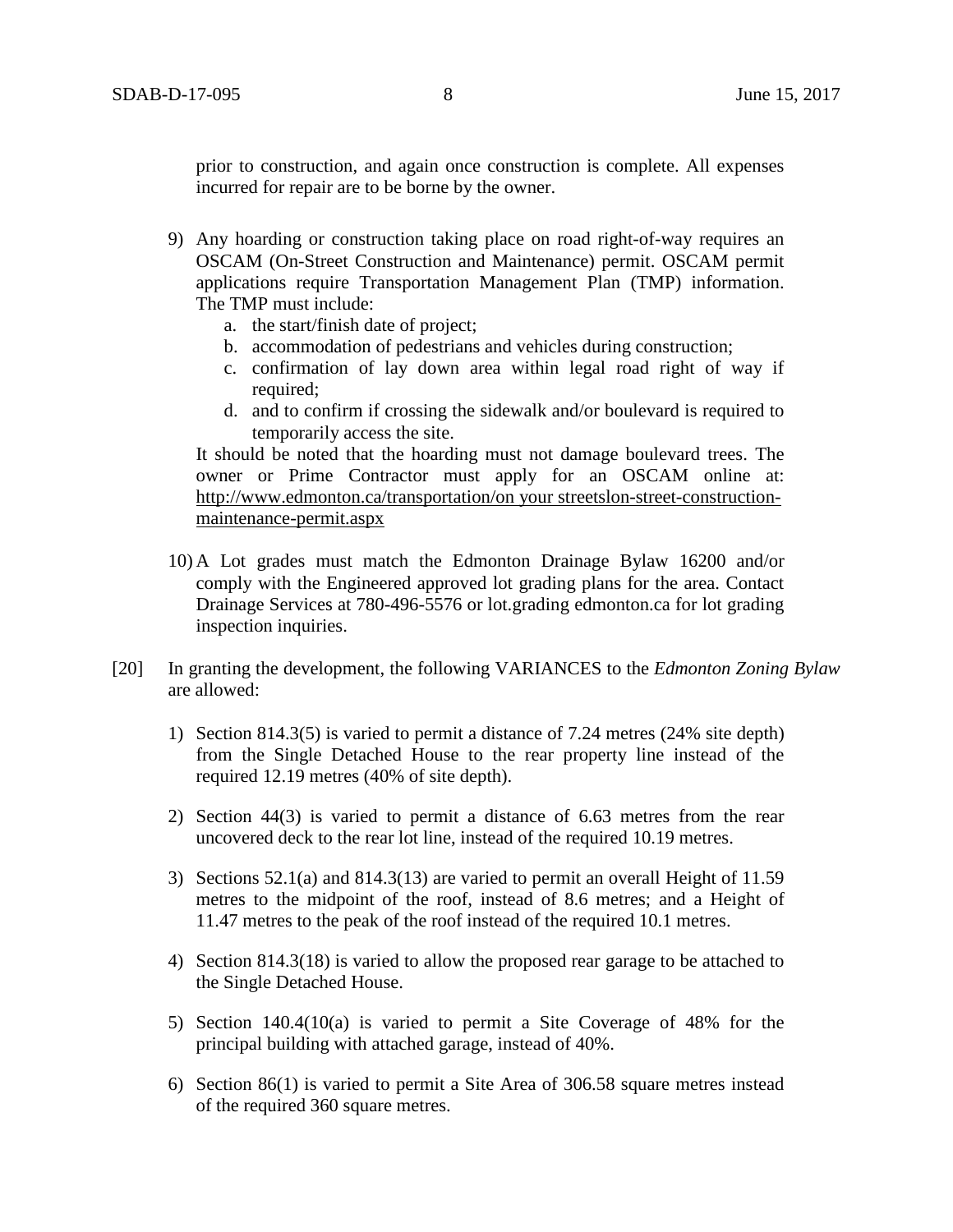7) Section 61.1(a)(iv) is varied to permit a Rooftop Terrace Stepback of 1.0 metres instead of 2.0 metres (facing the Side Lot Line) and a Stepback of 0.46 metres for the 1.5 metre high privacy screen, instead of the required 2.0 metres.

#### **Reasons for Decision**

- [21] The proposed development is for a Single Detached House with rear attached garage, and a Secondary Suite in the basement, both of which are Permitted Uses in the RF3 Small Scale Infill Development Zone.
- [22] The Development Authority refused this development application, and identified a number of variances that would be required to approve this development. One of these variances included a deficiency of one parking space. The Board has determined the proposed development does in fact provide for sufficient off-street parking for the following reasons:
	- a) The Board heard that the sloped Driveway access to the Garage is considered a ramp, and that no parking spaces can be located on a ramp. The Board is not convinced by this argument.
	- b) Section 6.1(29) of the *Edmonton Zoning Bylaw* defines Driveway as "an area that provides access for vehicles from a public or private roadway to a Garage or Parking Area and does not include a Walkway." Based on the information presented to this Board, the proposed access to the Garage falls under this definition.
	- c) In addition, the proposed Driveway is of sufficient length and width to accommodate the parking space requirement for the additional Secondary Suite. For this reason, no variance is required.
- [23] A variance to section 814.3(4), which requires minimization of overlook into abutting properties, was also determined unnecessary. The Board has conditioned that the two master bedroom windows be made of opaque glass, thereby mitigating privacy concerns regarding overlook into neighbouring properties. No variance to section 814.3(4) is required.
- [24] The Board accepts the Development Officer's conclusion that pursuant to Section 814.3(24) of the Edmonton Zoning Bylaw that all necessary community consultation was completed in accordance with this Section of the Mature Neighbourhood Overlay.
- [25] The Board grants the variances for the remaining deficiencies for the following reasons:
	- a) The Site Area is small, with a shallow site depth, resulting in design difficulties should full compliance with all regulations be required.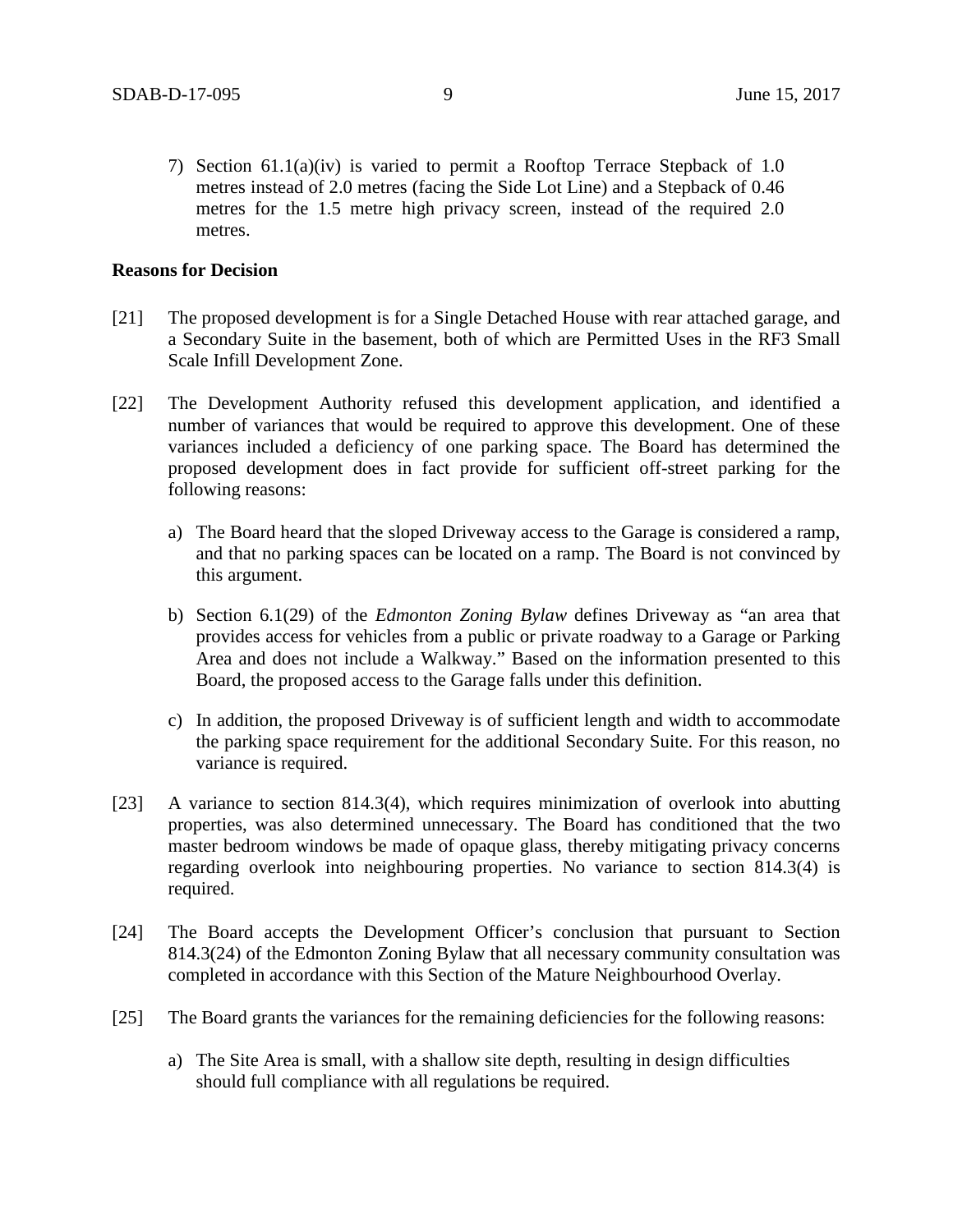- b) Based on the photographic evidence and submissions of the parties, this type of development is consistent with sites in the neighbourhood. The Board received community consultation feedback that was positive in nature with respect to the acceptance of the number of variances needed for this kind of development.
- c) Regarding the Height variance, the Board was provided with information indicating that the proposed development is located on the lower end of the sloping street, and that the Height variance has the most effect on one property along this street. That property owner did not express concerns about the proposed Height. Based on the photographic evidence, the Board accepts that over-height Single Family Housing in this neighbourhood is common.
- d) The Board notes that all the requirements with respect to regulations including parking – governing Secondary Suites have been met, notwithstanding the deficiency in Site Area.
- e) The City has conducted extensive neighbourhood consultation prior to passing Bylaw 17727 in August 2016 regarding Rooftop Terrace regulations. Part of this consultation determined that various threshold requirements would be appropriate for minimum Stepbacks. In granting the Rooftop Terrace variances, the Board does not make any determinations as to the appropriateness of these thresholds, but simply notes that no neighbours expressed opposition to this variance, and in particular, the most directly affected neighbour did not express concern.
- [26] The Board notes that two residents within the neighbourhood appeared in support of the development with full knowledge of the number of variances being granted. The balance of the community consultation indicated broad support. The development is also located in a unique community, given its location between two major arterial roads on the south river bank. There are a small number of homes located here, which provide for a coordinated approach to development, allowing for greater flexibility than would otherwise be the case.
- [27] For all the above reasons, the Board finds that the proposed development will not unduly interfere with the amenities of the neighbourhood, nor materially interfere with or affect the use, enjoyment or value of neighbouring parcels of land. The appeal is allowed.

Vincent Laberge, Presiding Officer Subdivision and Development Appeal Board

## **Board Members Present:**

Ms. K. Cherniawsky; Ms. M. McCallum; Mr. R. Handa; Mr. L. Pratt

cc: City of Edmonton Sustainable Development – J. McArthur / A. Wen